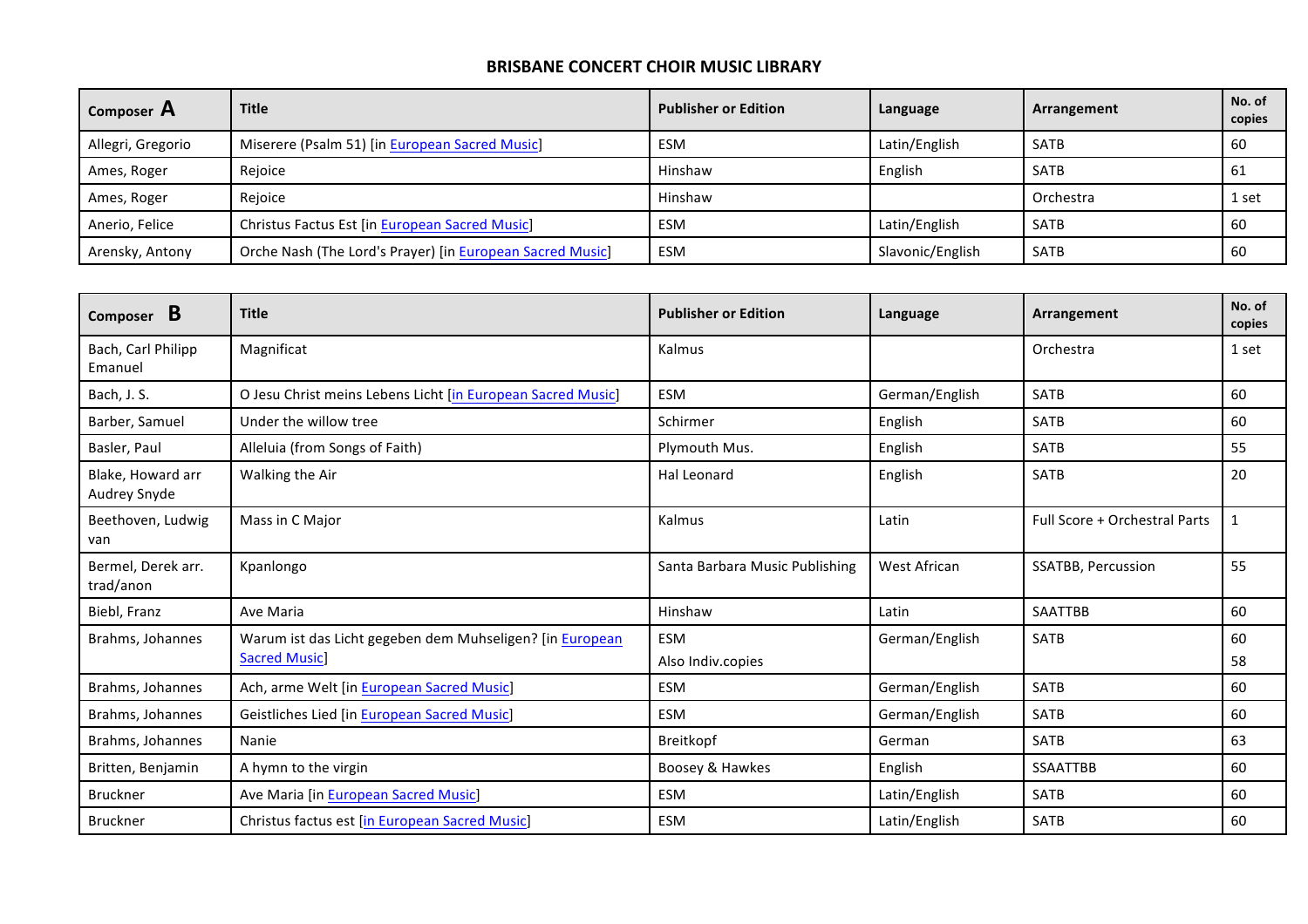| <b>Bruckner</b>                       | Os Justi [in European Sacred Music]          | <b>ESM</b>      | Latin/English | <b>SATB</b>     | 60 |
|---------------------------------------|----------------------------------------------|-----------------|---------------|-----------------|----|
| Bruckner                              | Locus iste [in European Sacred Music]        | <b>ESM</b>      | Latin/English | <b>SATB</b>     | 60 |
| Burleigh, Harry T.<br>arr.            | My Lord, what a mornin'                      | Alfred          | English       | <b>SATB</b>     | 60 |
| Burns, Robert arr.<br>James MacMillan | So deep                                      | Boosey & Hawkes | English       | <b>SSAATTBB</b> | 60 |
| Busto, Javier                         | Ave Maria                                    | Walton          | Latin         | <b>SATB</b>     | 55 |
| Buxtehude                             | <b>Magnificat [in European Sacred Music]</b> | ES M            | Latin         | <b>SATB</b>     | 60 |
| Casals, Pablo                         | O Vos Omnes [in European Sacred Music]       | ESM             | Latin/English | <b>SATB</b>     | 60 |

| <b>Composer</b>  | <b>Title</b>                     | <b>Publisher or Edition</b> | Language | Arrangement | No. of<br>copies |
|------------------|----------------------------------|-----------------------------|----------|-------------|------------------|
| Childs, David N. | The moon is distant from the sea | Santa Barbara               | English  | <b>SATB</b> | -60              |
| Clausen, Rene    | Set Me as a Seal                 | Mark Foster                 | English  | <b>SATB</b> | 50               |

| Composer D                                           | <b>Title</b>                                    | <b>Publisher or Edition</b> | Language        | Arrangement   | No. of<br>copies |
|------------------------------------------------------|-------------------------------------------------|-----------------------------|-----------------|---------------|------------------|
| De Lassus, Orlando                                   | Adoramus te, Christe [in European Sacred Music] | ESM                         | Latin/English   | <b>SATB</b>   | 60               |
| De Lassus, Orlando                                   | Ave Verum Corpus [in European Sacred Music]     | ESM                         | Latin/English   | <b>SSAATB</b> | 60               |
| De Lassus, Orlando                                   | Timor et Tremor [in European Sacred Music]      | ESM                         | Latin/English   | <b>SSAATB</b> | 60               |
| de Victoria, T.L.                                    | Ave Maria [in European Sacred Music]            | <b>ESM</b>                  | Latin/English   | <b>SATB</b>   | 60               |
| de Victoria, T.L.                                    | O Quam, Gloriosum [in European Sacred Music]    | <b>ESM</b>                  | Latin / English | <b>SATB</b>   | 60               |
| de Victoria, T.L.                                    | O vos omnes [in European Sacred Music]          | ESM                         | Latin/English   | <b>SATB</b>   | 60               |
| de Victoria, T.L.                                    | Jesu, dulcis memoria [in European Sacred Music] | <b>ESM</b>                  | Latin//English  | <b>SATB</b>   | 60               |
| Deprez, Josquin                                      | Ave Maria [in European Sacred Music]            | ESM                         | Latin           | <b>SATB</b>   | 60               |
| Drake, Milton and<br>Oakland, Ben Arr.<br>Kirby Shaw | Java Jive                                       | Hal Leonard                 | English         | <b>SATB</b>   | 60               |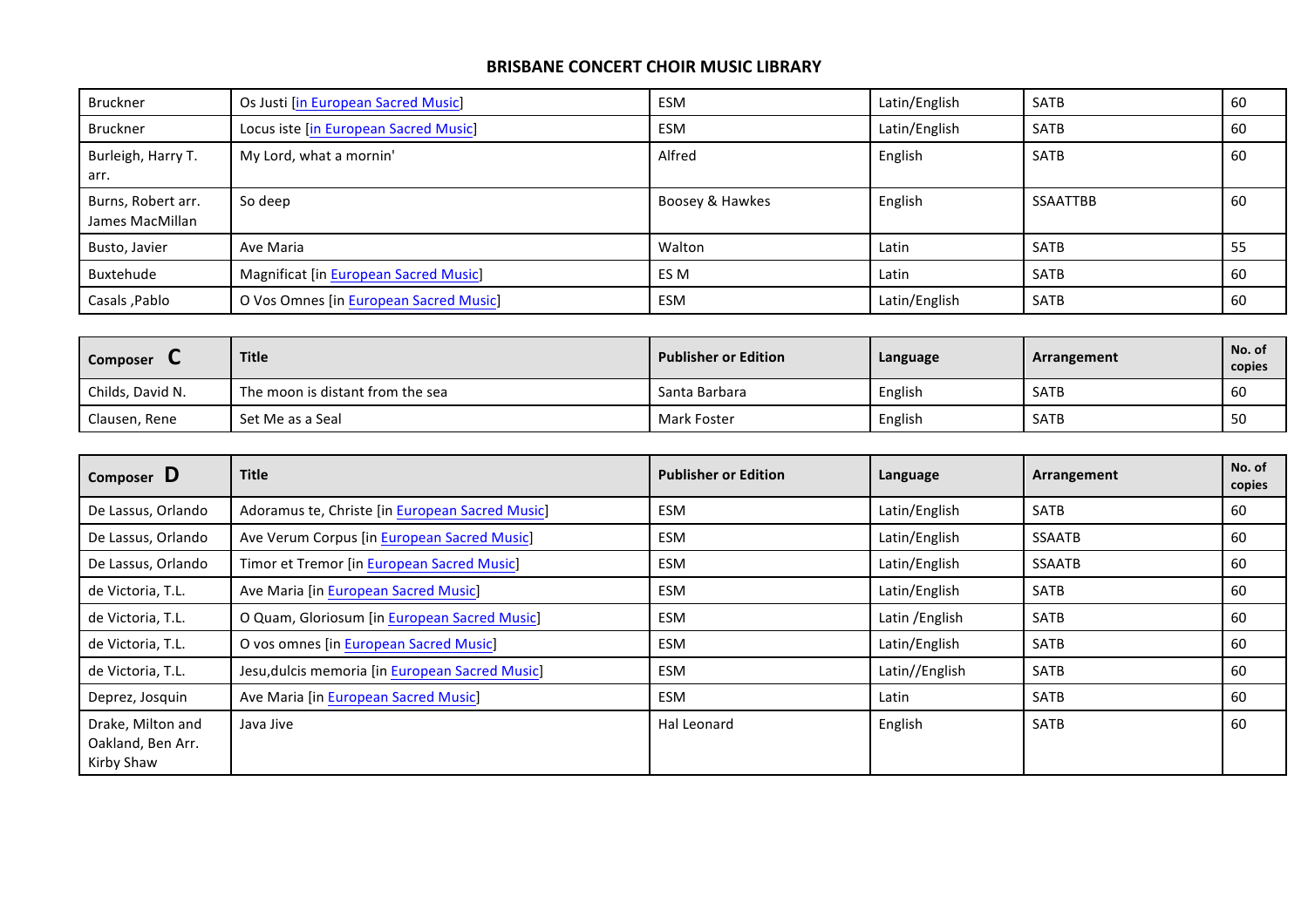| <b>Composer</b> | <b>Title</b> | <b>Publisher or Edition</b> | Language | Arrangement | No. of<br>copies |
|-----------------|--------------|-----------------------------|----------|-------------|------------------|
| Enya            | Only time    | Hal Leonard                 | English  | <b>SATB</b> | 24               |

| <b>Composer</b>                   | <b>Title</b>                                       | <b>Publisher or Edition</b> | Language        | Arrangement               | No. of<br>copies |
|-----------------------------------|----------------------------------------------------|-----------------------------|-----------------|---------------------------|------------------|
| Fauré, Gabriel                    | Cantique de Jean Racine [in European Sacred Music] | ESM                         | French/English  | <b>SATB</b>               | 60               |
| Folstrom, Roger arr.<br>trad/anon | A la nanita nana                                   | Mark Foster Music           | English/Spanish | SATB, piano, guitar, harp | -53              |
| Franck, Cesar                     | Panis angelicus [in European Sacred Music]         | ESM                         | Latin/English   | <b>SATB</b>               | 60               |

| Composer <b>G</b>                           | <b>Title</b>                                     | <b>Publisher or Edition</b>      | Language      | Arrangement                   | No. of<br>copies |
|---------------------------------------------|--------------------------------------------------|----------------------------------|---------------|-------------------------------|------------------|
| Gabrielli, Giovanni                         | Jubilate Deo [in European Sacred Music]          | ESM                              | Latin         | <b>SSAATTBB</b>               | 60               |
| Gesualdo, Carlo                             | O Vos Omnes [in European Sacred Music]           | ESM                              | Latin/English | <b>SATB</b>                   | 60               |
| Gilkyson, Eliza arr.<br>Craig Hella Johnson | Requiem                                          | Schirmer                         | English       | <b>SATB</b>                   | 65               |
| Glinka, Mikhail                             | The Cherubic Hymn [in European Sacred Music]     | ESM                              | Russ?English  | <b>SATTBB</b>                 | 60               |
| Gorecki, Henryk<br>Mikolaj                  | Amen                                             | Boosey & Hawkes                  | English       | <b>SATB</b>                   | 48               |
| Grieg, Edvard                               | Ave Maris Stella [in European Sacred Music]      | <b>ESM</b><br>Also Indiv. copies | Latin/English | <b>SATB</b>                   | 60<br>50         |
| Guerro, Fransisco                           | Ave Virgo Sanctissima [in European Sacred Music] | ESM                              | Latin/English | <b>SATB</b>                   | 60               |
| Gounod, Charles                             | Messe Solennelle                                 | Peters                           |               | Full Score + Orchestral Parts |                  |
| Gounod, Charles                             | Messe Solennelle                                 | Schirmer                         | Latin         | SATB + STB Soli               | 52               |

| <b>Composer</b>   | <b>Title</b>                                                | <b>Publisher or Edition</b> | Language      | Arrangement                   | No. of<br>copies |
|-------------------|-------------------------------------------------------------|-----------------------------|---------------|-------------------------------|------------------|
| Hanle, Jacob      | Pater noster (The Lord's Prayer) [in European Sacred Music] | ESM                         | Latin         | SSAATTBB                      | 60               |
| Hassler, Hans Leo | Dixit Maria (Thus answered Mary) [in European Sacred Music] | ESM                         | Latin/English | SATB                          | 60               |
| Haydn, Joseph     | Missa Sellensis                                             | Carus-Verlag                |               | Full Score + Orchestral Parts |                  |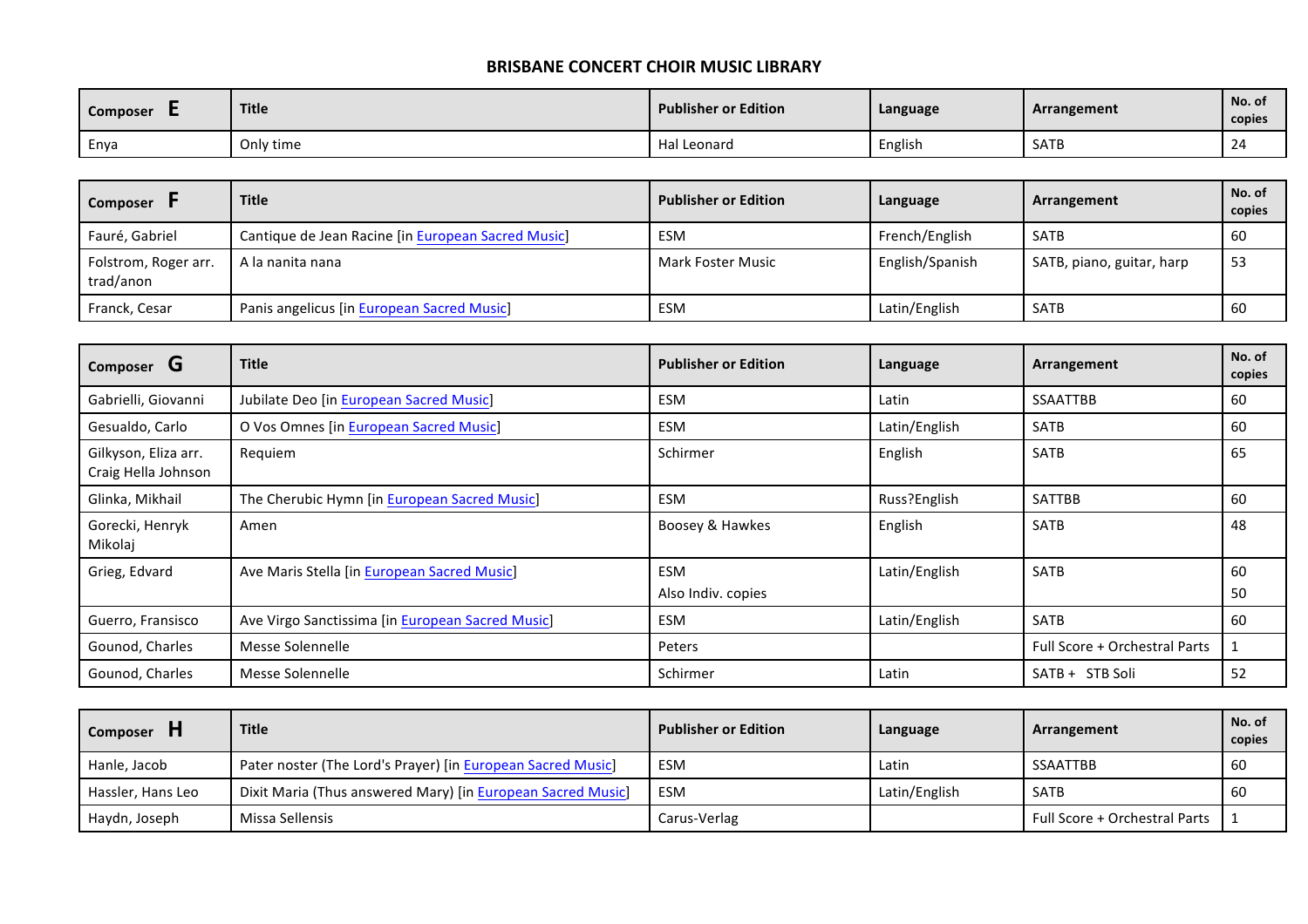|                    | (Mariazeller Messe)                     |                          |         |                               |    |
|--------------------|-----------------------------------------|--------------------------|---------|-------------------------------|----|
| Haydn, Joseph      | Mass in D minor (Nelson Mass)           | Kalmus                   | Latin   | Full Score + Orchestral Parts |    |
| Haydn, Joseph      | Mass in D minor (Nelson Mass)           | Kalmus                   | Latin   | SATB, SATB Soli               | 51 |
| Hogan, Moses       | Glory, glory, glory to the newborn king | Hal Leonard              | English | <b>SATB</b>                   | 60 |
| Hogan, Moses       | Hear my prayer                          | Hal Leonard              | English | <b>SATB</b>                   | 60 |
| Hogan, Moses, arr. | I got a robe                            | Hal Leonard              | English | <b>SATB</b>                   | 60 |
| Holst, Gustav      | Christmas Day                           | Novello                  | English | <b>SATB</b>                   | 30 |
| Hovland, Egil      | Stay with us                            | <b>Augsburg Fortress</b> | English | <b>SATB</b>                   | 60 |

| <b>Composer</b> | <b>Title</b>    | <b>Publisher or Edition</b> | Language | Arrangement | No. of<br>copies |
|-----------------|-----------------|-----------------------------|----------|-------------|------------------|
| Ives, Charles   | Christmas carol | Merion Music                | English  | <b>SATB</b> | 60               |

| Composer J                   | <b>Title</b>                            | <b>Publisher or Edition</b> | Language             | Arrangement | No. of<br>copies               |
|------------------------------|-----------------------------------------|-----------------------------|----------------------|-------------|--------------------------------|
| Jenkins, Karl                | The Armed Man: a mass for peace         | Boosey & Hawkes             | Latin/English/French | SATB        | 60                             |
| Jennings, Kenneth            | Noel: Christmas Eve, 1913               | Kjos                        | English              | SATB Viola  | 60                             |
| Kern, Jerome arr<br>Stickles | All the Things you are                  | Chappell                    | English              | <b>SATB</b> | 20<br>legal<br>photoc<br>opies |
| John IV King of<br>Portugal  | Crux Fidelis [in European Sacred Music] | ESM                         | Latin/English        | SATB        | 60                             |

| Composer                                     | <b>Title</b>         | <b>Publisher or Edition</b> | Language | Arrangement | No. of<br>copies |
|----------------------------------------------|----------------------|-----------------------------|----------|-------------|------------------|
| Kirkpatrick, William<br>J. arr. Mack Wilberg | Away in a Manger     | Hinshaw                     | English  | <b>SATB</b> | -45              |
| Kodaly, Zoltan                               | Evening Song         | Boosey & Hawkes             | English  | <b>SATB</b> | -65              |
| Kodaly, Zoltan                               | Transylvanian Lament | Universal Edition           | English  | <b>SATB</b> | -75              |
| Kodaly, Zoltan                               | Veni, vemi Emmanuel  | Boosey & Hawkes             | Latin    | SAB         | . 60             |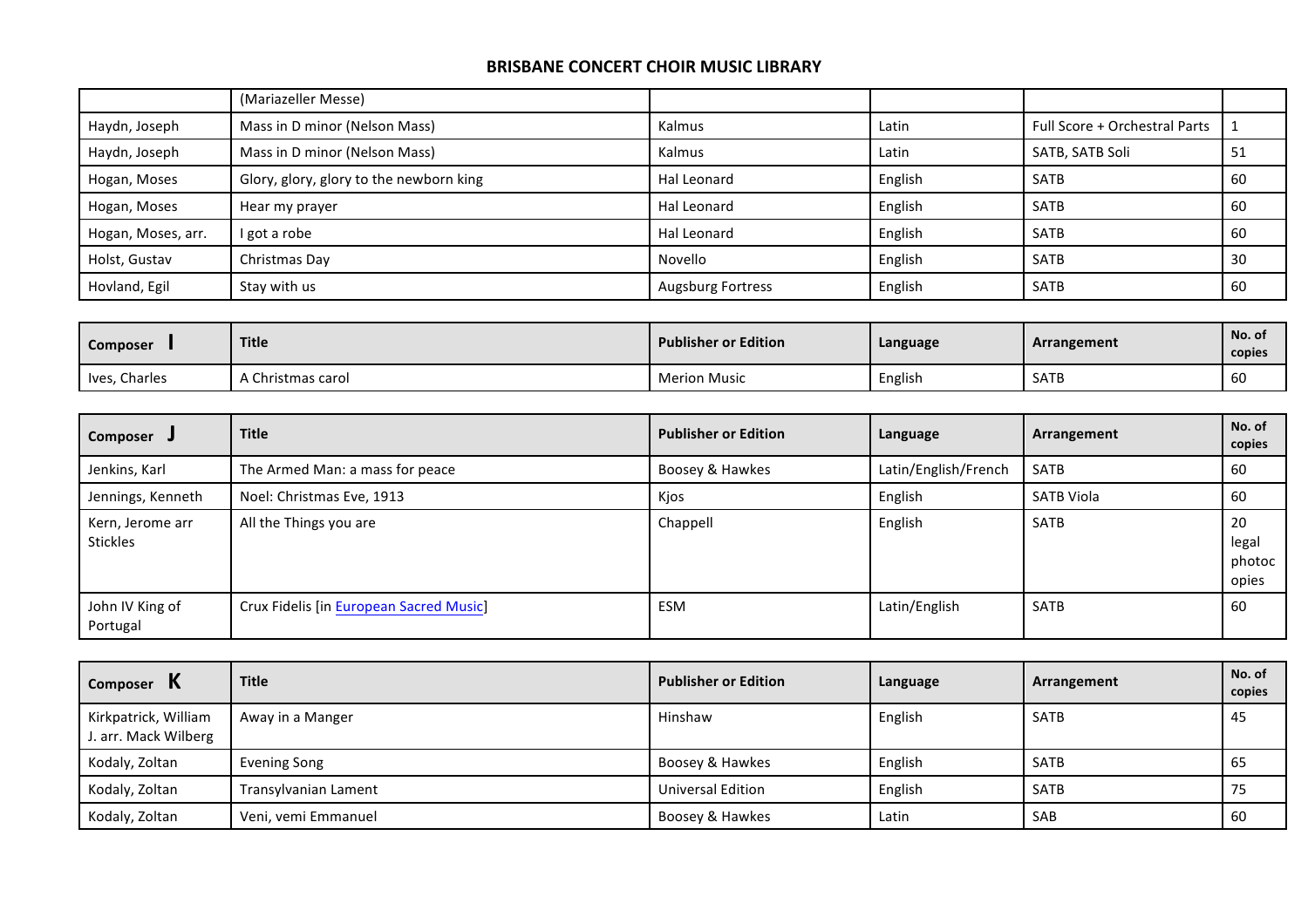| Composer L                                   | <b>Title</b>                                        | <b>Publisher or Edition</b> | Language      | Arrangement     | No. of<br>copies |
|----------------------------------------------|-----------------------------------------------------|-----------------------------|---------------|-----------------|------------------|
| La Cour, Niels                               | Hodie Christus natus est (3 Mottetti Latini 1982,1) | Egtved                      | Latin         | <b>SATB</b>     | 60               |
| La Cour, Niels                               | Ave Maria (3 Mottetti Latini 1982,2)                | Egtved                      | Latin         | <b>SATB</b>     | 60               |
| Lauridsen, Morton                            | Dirait-on (from Les Chansons des Rose)              | Peer Music                  | English       | <b>SATB</b>     | 83               |
| Lauridsen, Morton                            | O magnum mysterium                                  | Peer Music                  | Latin         | <b>SATB</b>     | 60               |
| Leek, Stephen                                | Simple Gifts                                        | <b>Morton Music</b>         | English       | <b>SATB</b>     | 24               |
| Leek, Stephen                                | Advance Australia Fair                              | <b>Morton Music</b>         | English       | <b>SATB</b>     | 52               |
| Leighton, Kenneth                            | A hymn of the nativity                              | Novello                     | English       | SATB Sop solo   | 60               |
| Lloyd Webber,<br>Andrew arr. John<br>Leavitt | Pie Jesu                                            | Hal Leonard                 | Latin         | <b>SATB</b>     | 24               |
| Lotte, Antonio                               | Crucifixus a 8 [in European Sacred Music]           | ESM                         | Latin/English | <b>SSAATTBB</b> | 60               |
| Luboff, Norman                               | <b>Tender Love</b>                                  | Walton                      | English       | <b>SATB</b>     | 56               |

| Composer M          | <b>Title</b>                                            | <b>Publisher or Edition</b> | Language       | Arrangement       | No. of<br>copies |
|---------------------|---------------------------------------------------------|-----------------------------|----------------|-------------------|------------------|
| MacMillan, James    | A Child's Prayer                                        | Boosey & Hawkes             | English        | $SATB + 2$ treble | 60               |
| Manuel, Ralph       | Alleluia                                                | <b>Hinshaw Music</b>        | English        | <b>SATB</b>       | 53               |
| Mechem, Kirk        | Blow ye the trumpet                                     | Hal Leonard                 | English        | <b>SATB</b>       | 60               |
| Mendelssohn         | Magnificat                                              | Carus                       | Latin          | <b>SATB</b>       | 60               |
| Mendelssohn         | Magnificat                                              | Carus                       | Latin          | Full score        |                  |
| Mendelssohn         | Magnificat                                              | Carus                       | Latin          | Vocal score       | 6                |
| Mendelssohn         | Magnificat                                              | Carus                       |                | Orchestra         |                  |
| Mendelssohn         | Psalm 43                                                | Hope Pub Co.                | German         | <b>SSAATTBB</b>   | 50               |
| Mendelssohn, Felix  | Psalm 43 (Richte Mich, Gott) [in European Sacred Music] | ESM                         | German/English | <b>SATB</b>       | 60               |
| Mendelssohn, Felix  | Verleih uns Frieden [in European Sacred Music]          | ESM                         | German/English | <b>SATB</b>       | 60               |
| Mendelssohn, Felix  | <b>FOUR SACRED PARTSONGS</b>                            | Faber                       | Latin          | <b>SSAATTBB</b>   | 48               |
| Ed. Judith Blezzard | 1) Kyrie Eleison                                        |                             | German/English | <b>SATB</b>       |                  |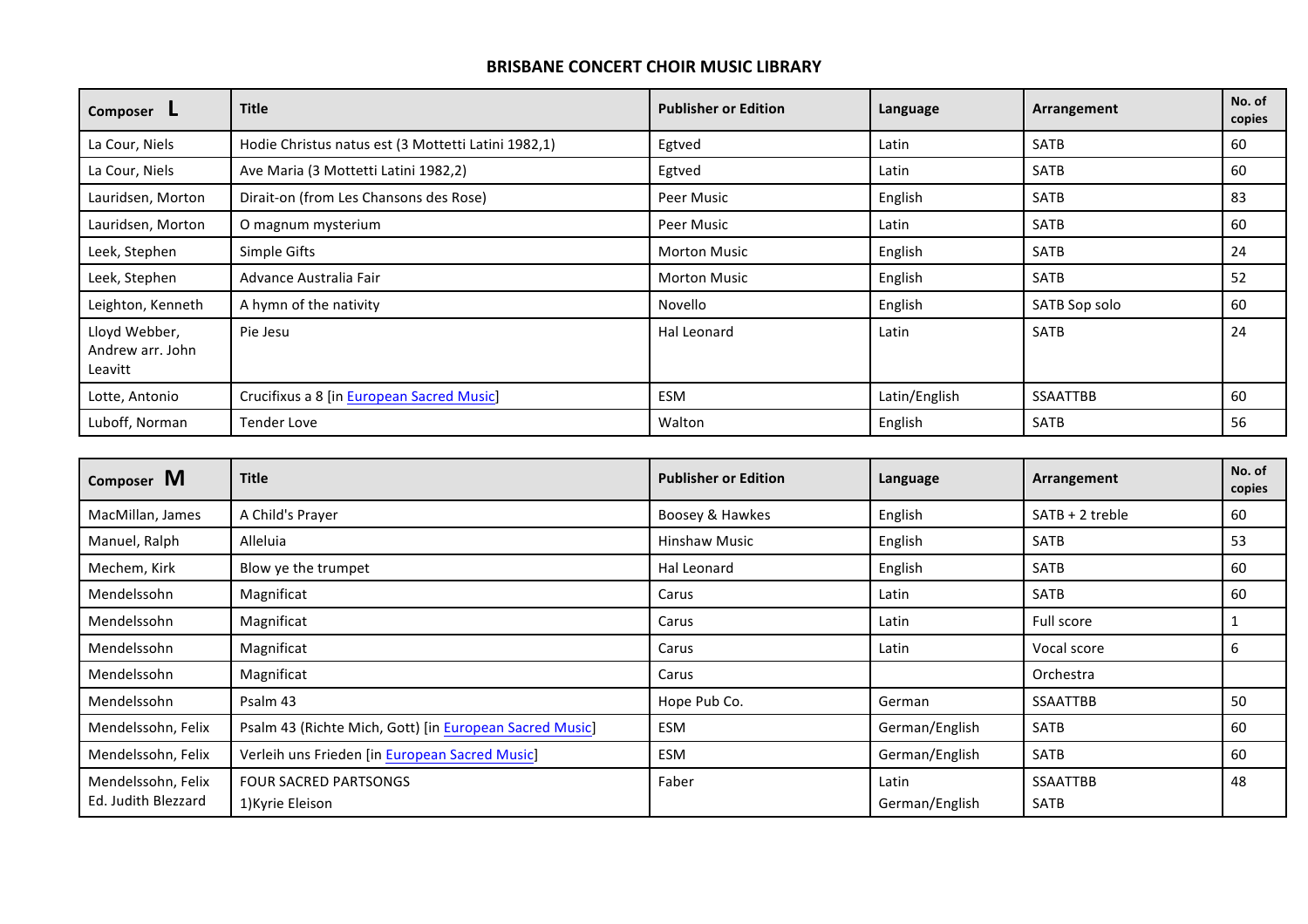|                     | 2) Jauchzet Dem Herrn Alle Welt (Nations Give thanks to the    |                       | German/English | <b>SSAATTBB</b>                    |    |
|---------------------|----------------------------------------------------------------|-----------------------|----------------|------------------------------------|----|
|                     | Lord Ps. 100)                                                  |                       | German/English | <b>SSAATTBB</b>                    |    |
|                     | 3) Heilig (Holy, Holy Holy)                                    |                       |                |                                    |    |
|                     | 4) Frohlocket Ihr Volker Auf Erden (Rejoice! O Sing Praises to |                       |                |                                    |    |
|                     | Heaven)                                                        |                       |                |                                    |    |
| Monteverdi, Claudio | <b>Beatus vir [in European Sacred Music]</b>                   | ESM                   | Latin          | <b>SATB</b>                        | 60 |
| Monteverdi, Claudio | Cantate Domino [in European Sacred Music]                      | ESM                   | Latin/English  | <b>SSAATB</b>                      | 60 |
| Monteverdi, Claudio | Christe, Adoramus Te [in European Sacred Music]                | ESM                   | Latin/English  | <b>SATB</b>                        | 60 |
| Mozart              | Ave Verum Corpus [in European Sacred Music]                    | ESM                   | Latin/English  | <b>SATB</b>                        | 60 |
| Mozart              | Missa in C "Dominicus" KV 66                                   | Breitkopf & Hartel    | Latin          | Full Score + Study Score           |    |
| Mozart              | Missa in C "Dominicus" KV 66                                   | Breitkopf & Hartel    | Latin          | <b>Orchestral Parts</b>            |    |
| Mozart              | Missa in C "Dominicus" KV 66                                   | Breitkopf & Hartel    | Latin          | <b>Choral Score SATB</b>           | 60 |
| Mozart              | Missa in C "Dominicus" KV 66                                   | Breitkopf & Hartel    | Latin          | Vocal Score                        | 5  |
| Mozart              | Regina Coeli KV 276 (321b)                                     | Carus/Barenreiter     | Latin          | <b>Full Score Orchestral Parts</b> |    |
| Mozart              | Regina Coeli KV 276 (321b)                                     | Breitkopf & Hartel    | Latin          | <b>Choral Score SATB</b>           | 60 |
| Mozart              | Regina Coeli KV 276 (321b)                                     | Breitkopf & Hartel    | Latin          | <b>Vocal Score</b>                 | 5  |
| Mozart              | Sancta Maria, Mater Dei KV 273                                 | Breitkopf & Hartel    | Latin          | Full Score + Orchestral Parts      |    |
| Mozart              | Sancta Maria, Mater Dei KV 273                                 | Breitkopf & Hartel    | Latin          | <b>Vocal Score</b>                 |    |
| Mulholland, James   | A Red, Red Rose                                                | Eur. Amer. Music.Corp | English        | <b>SATB</b>                        | 51 |

| <br><b>Composer</b><br>'' | <b>Title</b> | <b>Publisher or Edition</b> | Language | Arrangement | No. of<br>copies |
|---------------------------|--------------|-----------------------------|----------|-------------|------------------|
| Nance, Richard            | Credo        | <b>Walton Music</b>         | Latin    | <b>SATB</b> | $ -$<br>55       |

| Composer       | <b>Title</b>                     | <b>Publisher or Edition</b> | Language     | Arrangement             | No. of<br>copies |
|----------------|----------------------------------|-----------------------------|--------------|-------------------------|------------------|
| O'Regan, Tarik | Bring rest, sweet dreaming child | Novello                     | English      | <b>SATB Harp</b>        | 60               |
| Orff, Carl     | Carmina Burana                   | Schott                      | Latin/German | <b>SATB Vocal score</b> |                  |
| Orff, Carl     | Carmina Burana                   | Schott                      | Latin/German | <b>SA</b>               |                  |
| Orff, Carl     | Carmina Burana                   | Schott                      | Latin/German | TB                      | 10               |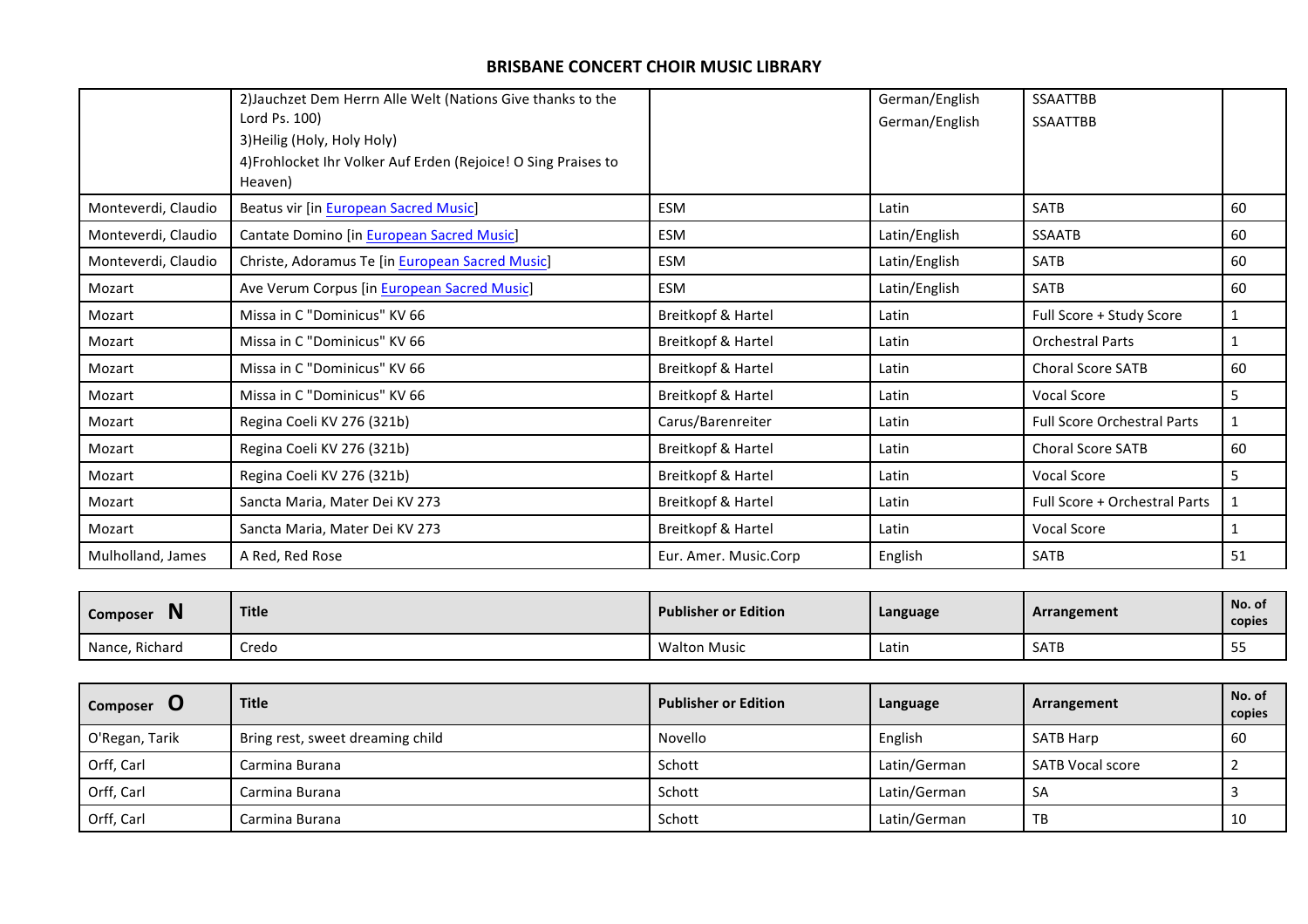| P<br>Composer                                           | <b>Title</b>                                                                                                                       | <b>Publisher or Edition</b>           | Language      | Arrangement   | No. of<br>copies |
|---------------------------------------------------------|------------------------------------------------------------------------------------------------------------------------------------|---------------------------------------|---------------|---------------|------------------|
| Palestrina                                              | <b>Exsultate Deo [in European Sacred Music]</b>                                                                                    | <b>ESM</b>                            | Latin/English | <b>SAATB</b>  | 60               |
| Palestrina                                              | Sicut Cervus [in European Sacred Music]                                                                                            | <b>ESM</b>                            | Latin/English | <b>SATB</b>   | 60               |
| Palestrina                                              | Tu es Petrus [in European Sacred Music]                                                                                            | ESM                                   | Latin/English | <b>SSATBB</b> | 60               |
| arr Patriquin, Donal                                    | Savory, Sage, Rosemary and Thyme                                                                                                   | Earth Songs                           | English       | <b>SATB</b>   | 24               |
| Patterson, Paul                                         | Southwell Millenium Mass<br>An exciting new setting - Australian Premiere - Brisbane<br>Concert Choir in June 2000 [hear excerpts] | Weinberger                            | Latin         | <b>SATB</b>   | 59               |
| Pierce, Brent                                           | Hosanna In Excelsis                                                                                                                | Plymouth Music Co.                    | English       | <b>SATB</b>   | 51               |
| Poulenc, Francis                                        | Salve Regina [in European Sacred Music]                                                                                            | <b>ESM</b>                            | Latin         | <b>SATB</b>   | 60               |
| Praetorius,<br>Michael/Sandstrom,<br>Jan arr. trad/anon | Lo how a rose e'er blooming                                                                                                        | Walton                                | English       | Double SATB   | 55               |
| Prima, Louis                                            | Sing, sing, sing                                                                                                                   | Contemporary A Cappella<br>Publishing | English       | <b>SSATB</b>  | 12               |
| Purcell, Henry                                          | Come ye sons of art - choral score                                                                                                 | Schott                                | English       | <b>SATB</b>   | 60               |
| Purcell, Henry                                          | Come ye sons of art - vocal score                                                                                                  | Schott                                | English       | SATB          | 6                |
| Purcell, Henry                                          | Come ye sons of art - study score                                                                                                  | Schott                                | English       | <b>SATB</b>   | 2                |

| Composer R                                          | <b>Title</b>                                                  | <b>Publisher or Edition</b>          | Language       | Arrangement   | No. of<br>copies |
|-----------------------------------------------------|---------------------------------------------------------------|--------------------------------------|----------------|---------------|------------------|
| Rachmaninov                                         | Bogoroditsye Dyevo/Ave Maria [in European Sacred Music]       | <b>ESM</b>                           | Russ/English   | <b>SATB</b>   | 60               |
| Reger, Max                                          | Unser Lieben Frauen Traum [in European Sacred Music]          | <b>ESM</b>                           | German/English | <b>SATB</b>   | 60               |
| Regney, Noel and<br>Shayne, Gloria arr.<br>Mac Huff | Do you hear what I hear?                                      | Hal Leonard                          | English        | <b>SATB</b>   | 60               |
| Rheinberger, Josef                                  | Abendlied [in European Sacred Music]                          | <b>ESM</b>                           | German/English | <b>SSAATB</b> | 60               |
| Rossini, Gioachino                                  | O Salutaris Hostia [in European Sacred Music]                 | <b>ESM</b>                           | Latin/English  | <b>SATB</b>   | 60               |
| Rutter, (Editor)                                    | <b>European Sacred Music</b><br>Book - 54 songs listed as ESM | <b>Oxford Choral Classics</b><br>ESM |                |               | 60               |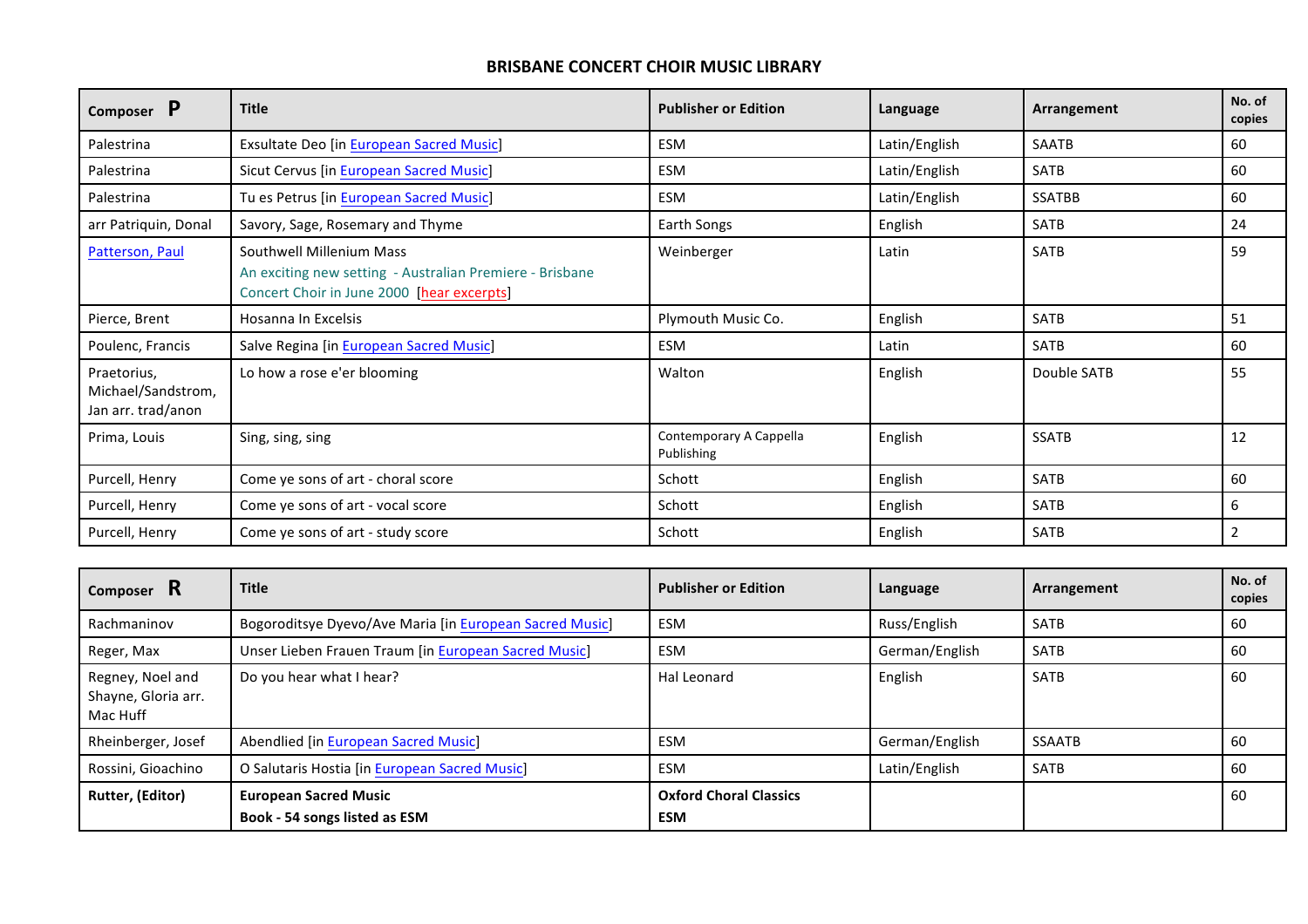| Rutter, John | Candlelight Carol               | OUP     | English       | SATBarB     | 25  |
|--------------|---------------------------------|---------|---------------|-------------|-----|
| Rutter, John | It was a lover and his lass     | OUP     | English/Latin | SATBB       | 60  |
| Rutter, John | Magnificat                      | OUP     | English/Latin | <b>SATB</b> | 48  |
| Rutter, John | Mass of the Children            | Hinshaw | Latin         | <b>SATB</b> | 30  |
| Rutter, John | The Lord Bless You and Keep You | Hinshaw | English       | <b>SATB</b> | 60  |
| Rutter, John | <b>What Sweeter Music</b>       | OUP     | English       | <b>SATB</b> | -45 |

| Composer S                                           | <b>Title</b>                                                                                                                                                                   | <b>Publisher or Edition</b>    | Language          | Arrangement                                                                                        | No. of<br>copies |
|------------------------------------------------------|--------------------------------------------------------------------------------------------------------------------------------------------------------------------------------|--------------------------------|-------------------|----------------------------------------------------------------------------------------------------|------------------|
| Sametz, Steven                                       | I Have Had Singing                                                                                                                                                             | Hinshaw                        | English           | <b>SSATB</b>                                                                                       | 49               |
| Scholz, Robert                                       | Wondrous Love                                                                                                                                                                  | <b>Morning Star</b>            | English           | <b>SATB</b>                                                                                        | 54               |
| Schubert, Franz                                      | Psalm 23 (Gott ist mein Hirt) [in European Sacred Music]                                                                                                                       | ESM                            | German/English    | <b>SATB</b>                                                                                        | 60               |
| Schultz, Donna<br>Gartman (words by<br>Robert Burns) | My heart's in the highlands                                                                                                                                                    | Boosey & Hawkes                | English           | <b>SATB</b>                                                                                        | 21               |
| Schutz, Heinrich                                     | Psalm 100 (Jauchzet dem Herrn); [in European Sacred Music]                                                                                                                     | ESM                            | German/English    | <b>SSAATTBB</b>                                                                                    | 60               |
| Schutz, Heinrich                                     | Selig sind die Toten [in European Sacred Music]                                                                                                                                | ESM                            | German/English    | <b>SSAATB</b>                                                                                      | 60               |
| Shanks, Joshua                                       | Musica animam tangens                                                                                                                                                          | Santa Barbara Music Publishing | Latin             | <b>SATB</b>                                                                                        | 60               |
| Sherwin, Manning<br>arr. Billingsley, Alan           | A nightingale sang in Berkley Square                                                                                                                                           | Hal Leonard                    | English           | <b>SATB</b>                                                                                        | 60               |
| Sherwin, Manning<br>arr. Puerling, Gene              | A nightingale sang in Berkley Square                                                                                                                                           | <b>Hal Leonard</b>             | English           | <b>SATB</b>                                                                                        | 12               |
| Sigurbjornsson,<br>Thorkell                          | Hymn to Mary (Mariukvaedi)                                                                                                                                                     | OUP                            | Icelandic/English | SATBB Sop solo                                                                                     | 60               |
| Stanford, C.V.                                       | <b>SEVEN PARTSONGS</b><br>1)Chillingham<br>2) The Bluebird<br>3) Diaphenia<br>4) Shall We Go Dance<br>5)Corydon, Arise<br>6) When Mary Through the Garden Went<br>7) The Haven | <b>Choral Programme Series</b> | English           | <b>SATTB</b><br><b>SAATB</b><br>SATB<br><b>SATB</b><br><b>SATB</b><br><b>SATB</b><br><b>SAATBB</b> | 54               |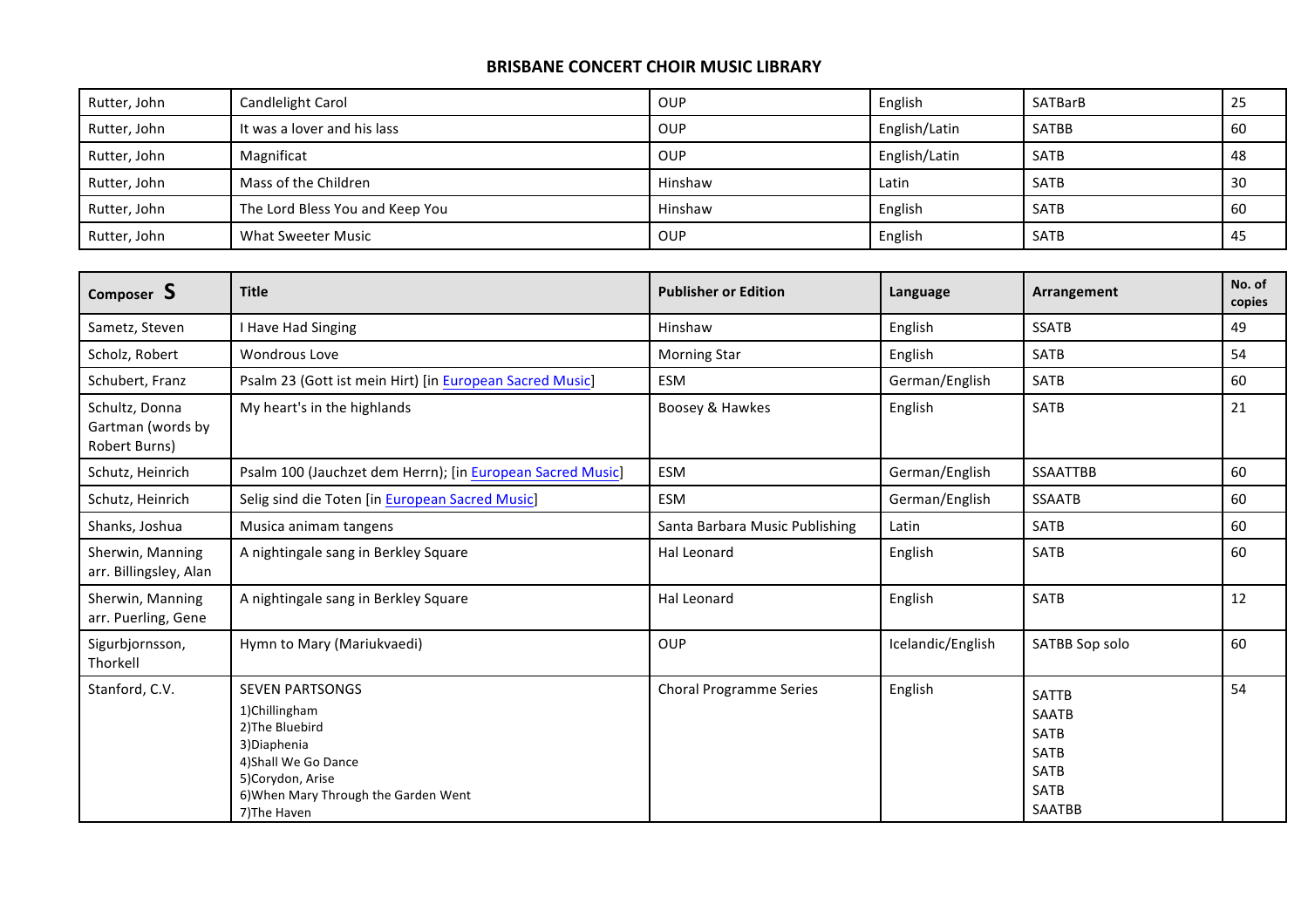| Stravinsky, Igor    | Ave Maria [in European Sacred Music]       | ESM                                 | Latin         | SATB        | 60  |
|---------------------|--------------------------------------------|-------------------------------------|---------------|-------------|-----|
| Stravinsky, Igor    | Credo                                      | Boosey & Hawkes                     | Latin         | <b>SATB</b> | 54  |
| Stravinsky, Igor    | Pater Noster                               | Boosey & Hawkes, Winthrop<br>Rogers | Latin         | <b>SATB</b> | -54 |
| Stroope, Z. Randall | Sure on this Shining Night                 | Mark Foster                         | English       | <b>SATB</b> | -62 |
| Sweelinck, J.P.     | Laudate Dominum [in European Sacred Music] | ESM                                 | Latin/English | SSATB       | 60  |

| Composer                             | <b>Title</b>                             | <b>Publisher or Edition</b> | Language     | Arrangement | No. of<br>copies |
|--------------------------------------|------------------------------------------|-----------------------------|--------------|-------------|------------------|
| Taverner, John                       | The Lamb                                 | <b>Chester Music</b>        | English      | <b>SATB</b> | 60               |
| Tchaikovsky, P. I.                   | Dostoino yest [in European Sacred Music] | <b>ESM</b>                  | Russ/English | <b>SATB</b> | 60               |
| Terry, R.R. ed. by J.<br>Rutter      | Myn Lyking                               | Collegium Music Pun.        | English      | <b>SATB</b> | 45               |
| Thomas, Andre                        | Heaven                                   | Mark Foster                 | English      | <b>SATB</b> | 21               |
| Thomas, Andre                        | When the Trumpet Sounds                  | Mark Foster                 | English      | <b>SATB</b> | 24               |
| Thompson, Randall                    | Alleluia                                 | Schirmer                    | English      | <b>SATB</b> | 54               |
| Traditional                          | Saw 3 ships                              | Hinshaw                     | English      | <b>SATB</b> | 30               |
| Trad. (arranged<br>Stephen Hatfield) | Ka hia manu                              | Boosey & Hawkes             | Polynesian   | <b>SATB</b> | 20               |
| Trad. arr George G.<br>Hernandez     | Rosas Pandan                             | Pavane Publishing           | Filipino     | <b>SATB</b> | 65               |

| Composer                               | <b>Title</b>                                                | <b>Publisher or Edition</b> | Language      | Arrangement | No. of<br>copies |
|----------------------------------------|-------------------------------------------------------------|-----------------------------|---------------|-------------|------------------|
| Verdi, Giuseppe                        | Ave Maria [in European Sacred Music]                        | ESM                         | Latin/English | SATB        | 60               |
| Verdi, Giuseppe (arr.<br>Donald Neuen) | Va, Pensiero (Chorus of the Hebrew<br>Slaves, from Nabucco) | Lawson-Gould                | Italian       | SATB        | 21               |
| Viadana, Lodovico                      | Exsultate justi [in European Sacred Music]                  | <b>ESM</b>                  | Latin/English | <b>SATB</b> | 60               |